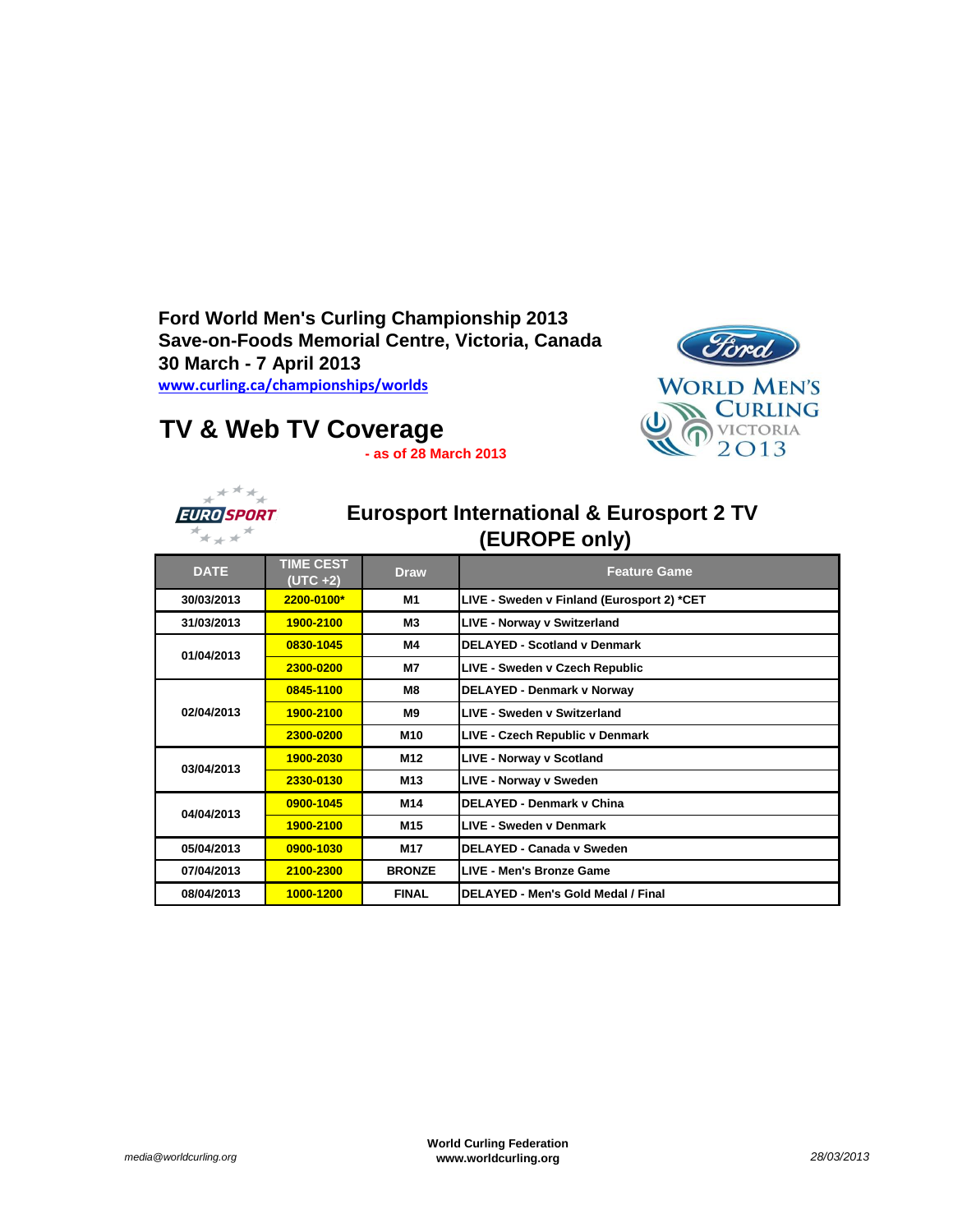| ≭ <sup>≭≭</sup> ≭<br>EURO SPORT | <b>Eurosport Player (EUROPE only) LIVE</b> |                 |                                |  |  |
|---------------------------------|--------------------------------------------|-----------------|--------------------------------|--|--|
| <b>PLAYER</b>                   | www.eurosportplayer.com                    |                 |                                |  |  |
| <b>DATE</b>                     | <b>TIME CET</b><br>$(UTC + 2)$             | <b>Draw</b>     | <b>Feature Game - ALL LIVE</b> |  |  |
|                                 | 2200-0100*                                 | M1              | Canada v China (CET)           |  |  |
| 30/03/2013                      | 2200-0100*                                 | M <sub>1</sub>  | Sweden v Finland (CET)         |  |  |
|                                 | 0400-0700                                  | M <sub>2</sub>  | China v Czech Republic         |  |  |
| 31/03/2013                      | 1800-2100                                  | M3              | Norway v Switzerland           |  |  |
|                                 | 1800-2100                                  | M <sub>3</sub>  | Canada v Finland               |  |  |
|                                 | 2300-0200                                  | M4              | <b>Scotland v Denmark</b>      |  |  |
|                                 | 0400-0700                                  | <b>M5</b>       | Scotland v Canada              |  |  |
| 01/04/2013                      | 1800-2100                                  | M <sub>6</sub>  | Japan v China                  |  |  |
|                                 | 2300-0200                                  | <b>M7</b>       | Sweden v Czech Republic        |  |  |
|                                 | 2300-0200                                  | <b>M7</b>       | Canada v Switzerland           |  |  |
|                                 | 0400-0700                                  | M8              | Denmark v Norway               |  |  |
|                                 | 0400-0700                                  | M <sub>8</sub>  | Canada v USA                   |  |  |
| 02/04/2013                      | 1800-2100                                  | M <sub>9</sub>  | Czech Republic v Canada        |  |  |
|                                 | 1800-2100                                  | M <sub>9</sub>  | Sweden v Switzerland           |  |  |
|                                 | 2300-0200                                  | M <sub>10</sub> | Czech Republic v Denmark       |  |  |
|                                 | 0400-0700                                  | M11             | Norway v Canada                |  |  |
|                                 | 1730-2030                                  | M12             | Norway v Scotland              |  |  |
| 03/04/2013                      | 1730-2030                                  | M <sub>12</sub> | Japan v Canada                 |  |  |
|                                 | 2230-0130                                  | M <sub>13</sub> | Canada v Russia                |  |  |
|                                 | 2230-0130                                  | M <sub>13</sub> | Norway v Sweden                |  |  |
|                                 | 0400-0700                                  | M14             | Denmark v China                |  |  |
| 04/04/2013                      | 1800-2100                                  | M <sub>15</sub> | Sweden v Denmark               |  |  |
|                                 | 2300-0200                                  | M16             | Switzerland v Japan            |  |  |
|                                 | 2300-0200                                  | M16             | Denmark v Canada               |  |  |
| 05/04/2013                      | 0400-0700                                  | M <sub>17</sub> | Canada v Sweden                |  |  |
| 06/04/2013                      | 0400-0700                                  | PO              | Playoff 1v2 or 3v4             |  |  |
|                                 | 2000-2300                                  | PO              | Playoff 1v2 or 3v4             |  |  |
| 07/04/2013                      | 0100-0400                                  | <b>SEMI</b>     | Semifinal                      |  |  |
|                                 | 2000-2300                                  | <b>BRONZE</b>   | <b>Men's Bronze Game</b>       |  |  |
| 08/04/2013                      | 0100-0400                                  | <b>FINAL</b>    | Men's Gold Medal / Final       |  |  |

## *media@worldcurling.org*

r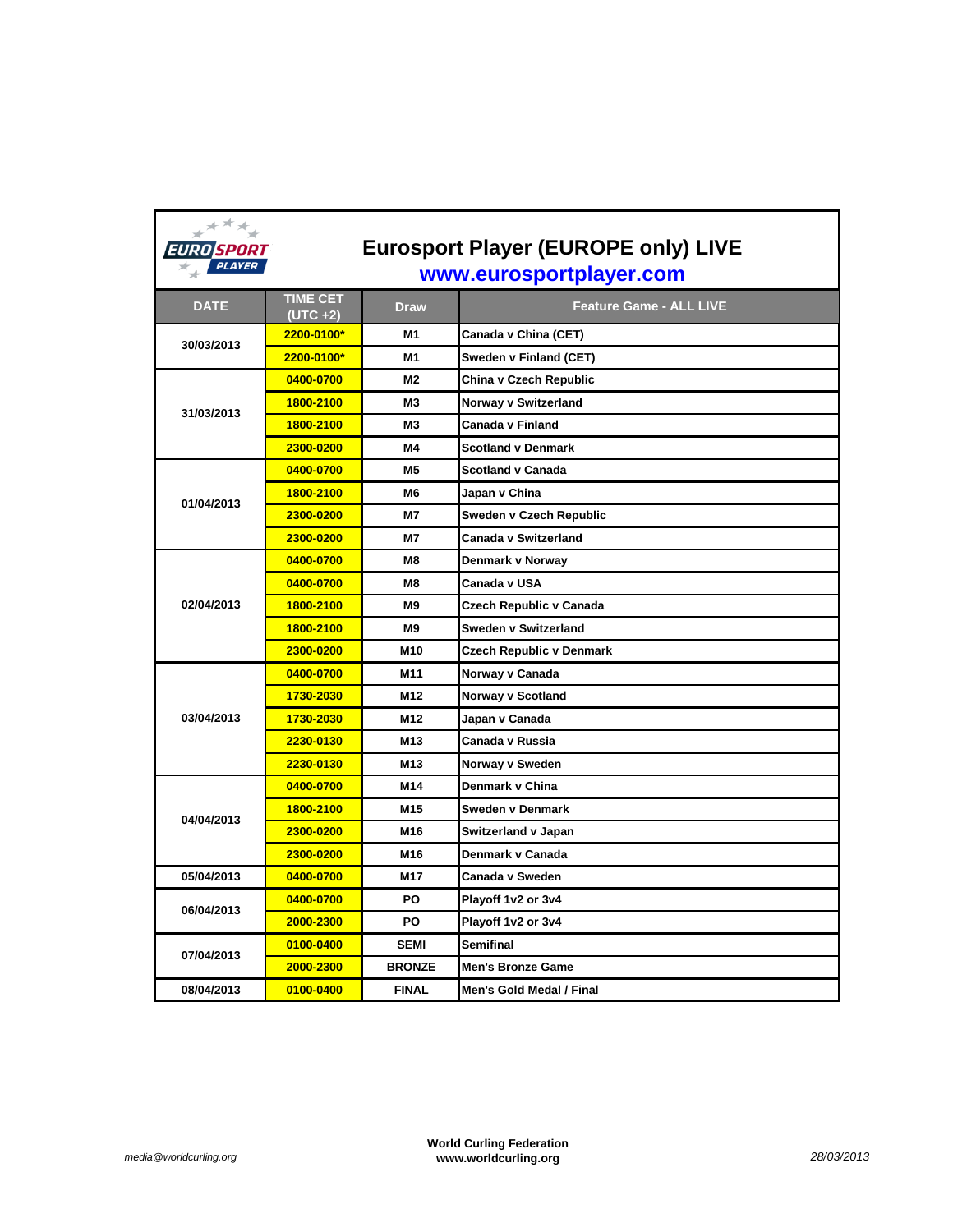| <b>TSN (Canada only)</b>      |                 |                 |                          |  |  |  |
|-------------------------------|-----------------|-----------------|--------------------------|--|--|--|
| TSN.<br>http://tsn.ca/curling |                 |                 |                          |  |  |  |
| <b>DATE</b>                   | <b>TIME-EDT</b> | <b>Draw</b>     | <b>Feature Game</b>      |  |  |  |
| 30/03/2013                    | 1700            | M <sub>1</sub>  | Canada y China           |  |  |  |
| 31/03/2013                    | 1200            | <b>M3</b>       | Canada v Finland         |  |  |  |
|                               | 2200            | <b>M5</b>       | <b>Scotland v Canada</b> |  |  |  |
| 01/04/2013                    | 1700            | <b>M7</b>       | Canada v Switzerland     |  |  |  |
|                               | 2200            | M8              | Canada v USA             |  |  |  |
| 02/04/2013                    | 1200            | M <sub>9</sub>  | Czech Republic v Canada  |  |  |  |
|                               | 2200            | M <sub>11</sub> | Norway v Canada          |  |  |  |
| 03/04/2013                    | 1130            | M <sub>12</sub> | Japan v Canada (TSN2)    |  |  |  |
|                               | 1630            | M <sub>13</sub> | Canada v Russia (TSN2)   |  |  |  |
| 04/04/2013                    | 1700            | M <sub>16</sub> | Denmark v Canada         |  |  |  |
|                               | 2200            | M <sub>17</sub> | Canada v Sweden          |  |  |  |
| 05/04/2013                    | 2200            | PO              | Playoff 1v2 or 3v4       |  |  |  |
| 06/04/2013                    | 1400            | PO              | Playoff 1v2 or 3v4       |  |  |  |
|                               | 1900            | <b>SEMI</b>     | <b>Semifinal</b>         |  |  |  |
| 07/04/2013                    | 1400            | <b>Bronze</b>   | <b>Bronze Medal Game</b> |  |  |  |
|                               | 1900            | Gold            | Men's Gold Medal / Final |  |  |  |





 $\mathbb{R}$ 

**NBC Universal Sports (USA only)**

**http://universalsports.com/watch-live/**

[http://universa](http://universalsports.com/2013/03/26/2013-world-mens-curling-championship-viewers-guide-schedule/)lsports.com/2013/03/26/2013-world-mens-curling-championship-viewers-guide-schedule/